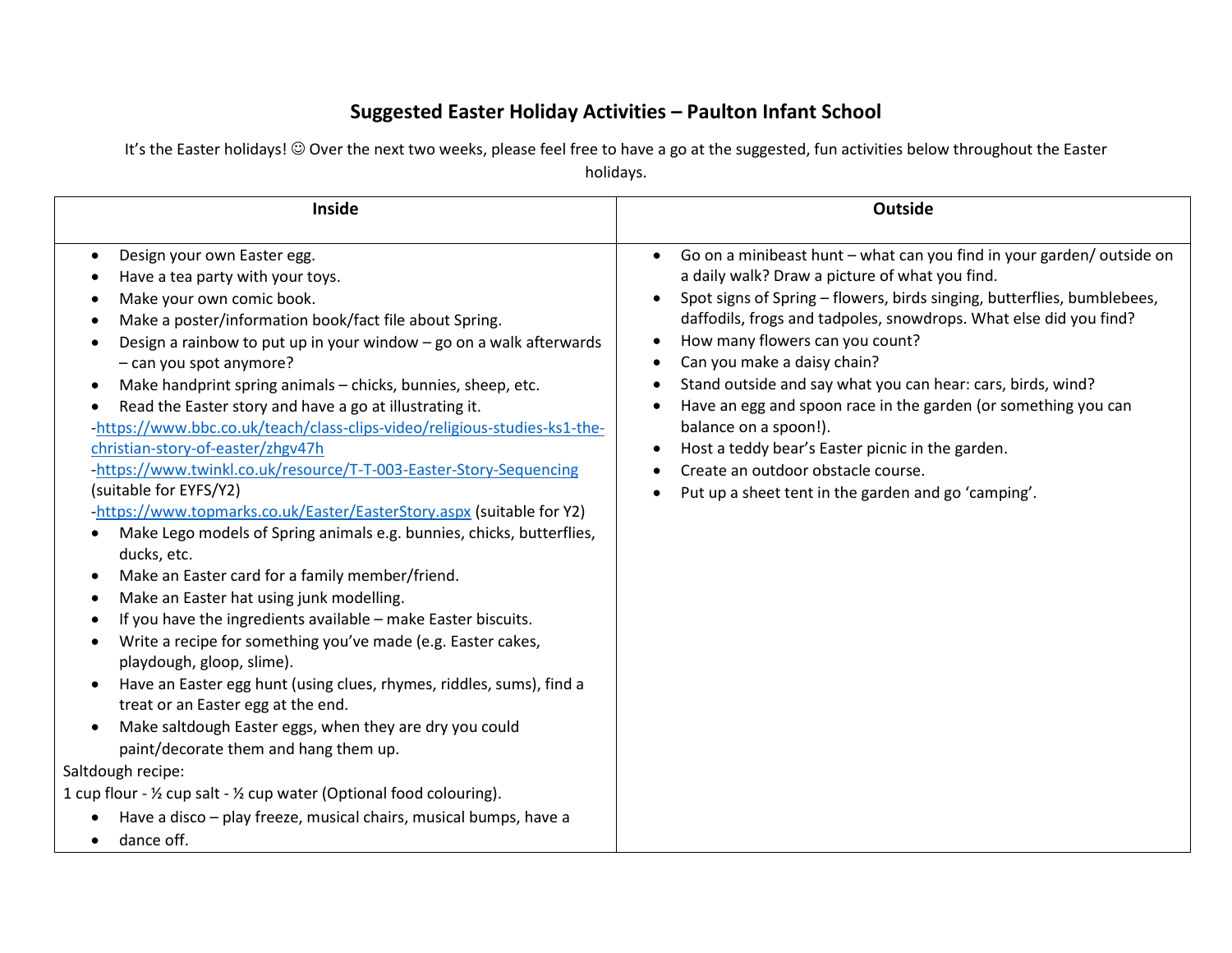Inside Ideas:

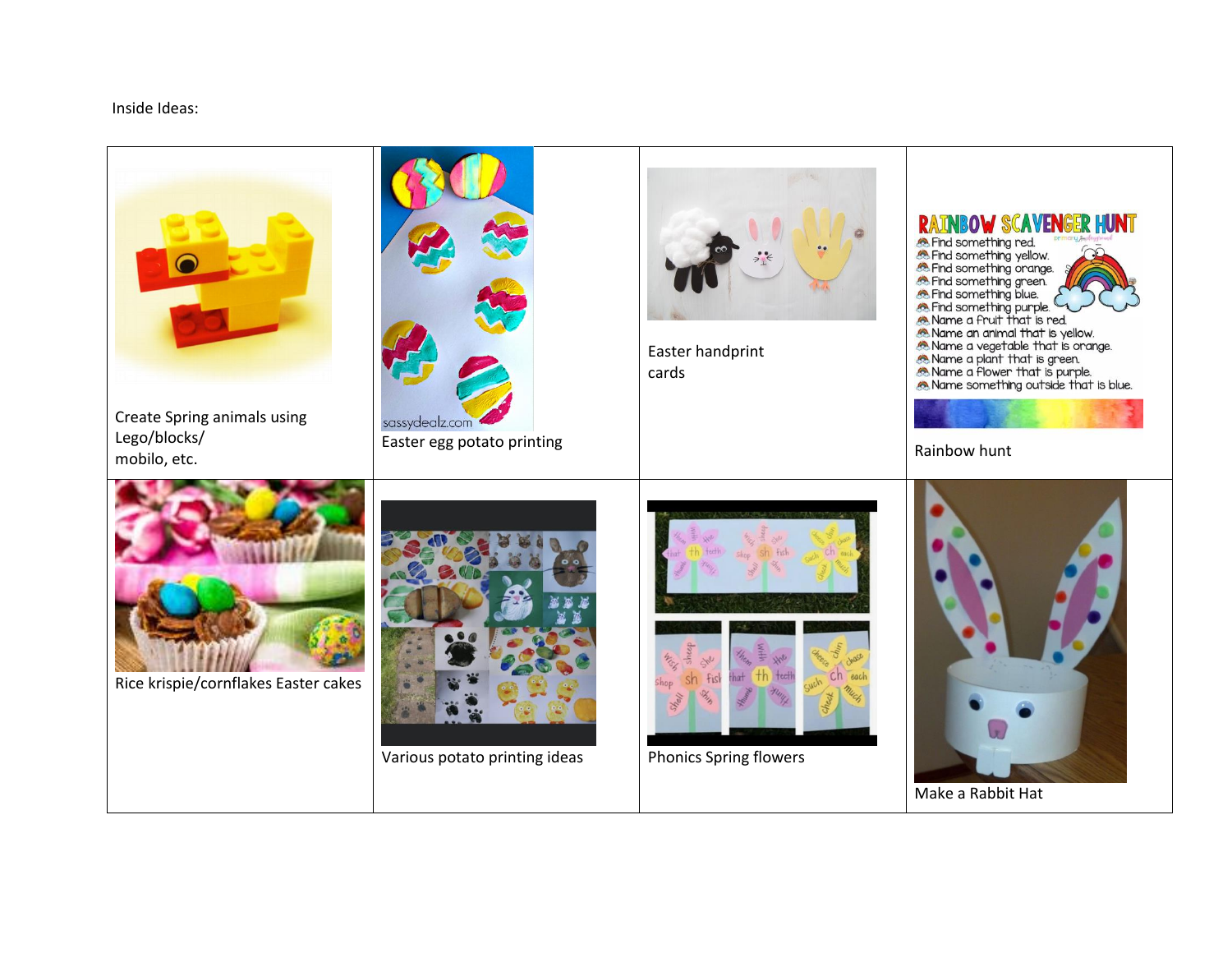## Outside Ideas: